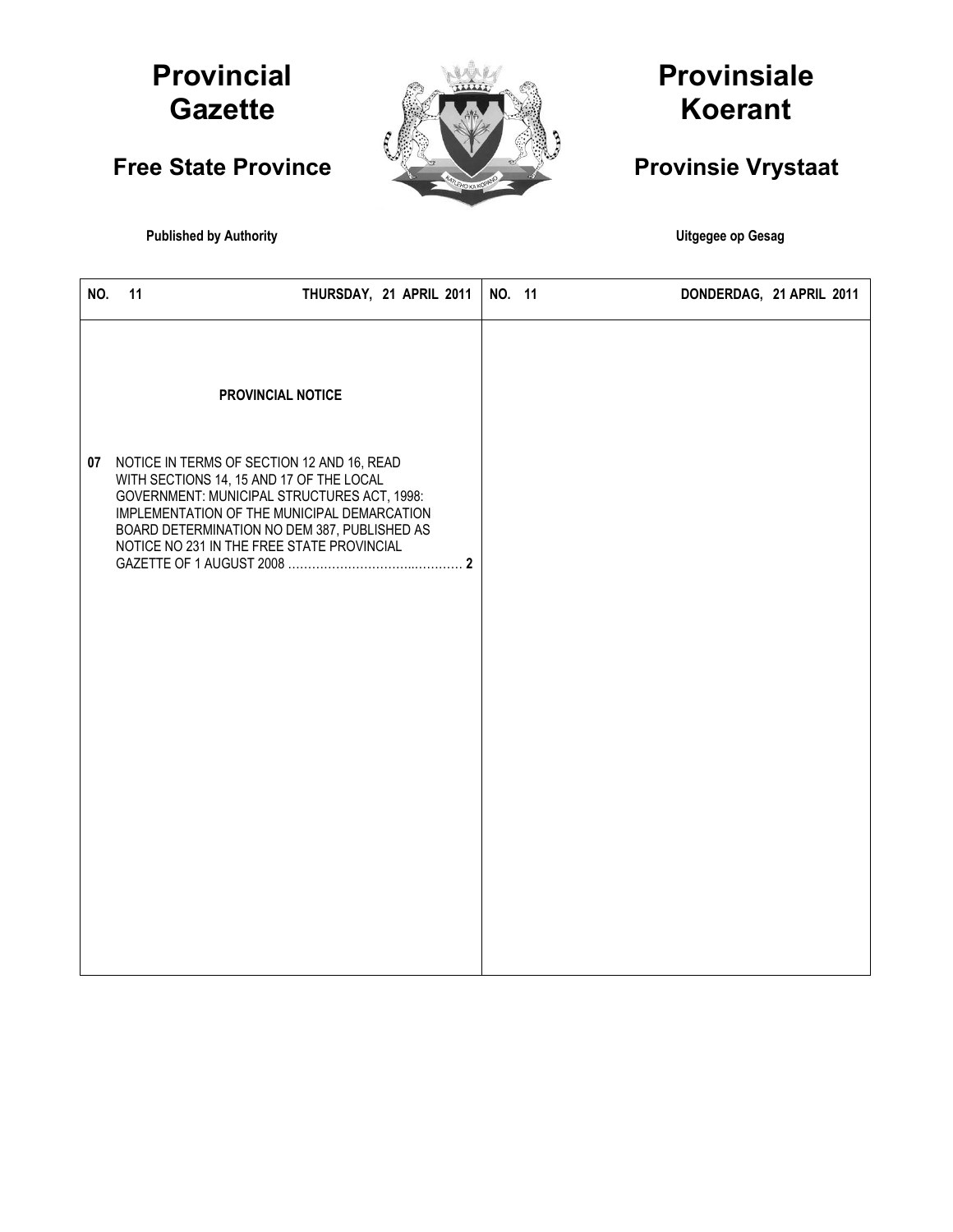### **PROVINCIAL NOTICE**

\_\_\_\_\_\_\_\_\_\_

**[NO. 07 OF 2011]**

## **NOTICE IN TERMS OF SECTION 12 AND 16, READ WITH SECTIONS 14, 15 AND 17 OF THE LOCAL GOVERNMENT: MUNICIPAL STRUCTURES ACT, 1998: IMPLEMENTATION OF THE MUNICIPAL DEMARCATION BOARD DETERMINATION NO DEM 387, PUBLISHED AS NOTICE NO 231 IN THE FREE STATE PROVINCIAL GAZETTE OF 1 AUGUST 2008**

1. I, **MG Qabathe**, Member of the Executive Council responsible for Cooperative Governance, Traditional Affairs and Human Settlements in the Free State Province, acting in terms of section 16 and 17 of the Local Government: Municipal Structures Act, 1998 (Act No 117 of 1998) hereby publishes the notice as set out in the Schedule for public notice.

#### **SCHEDULE**

## **PART 1**

## **PREAMBLE**

#### **GENERAL**

- 1. The Municipal Demarcation Board has in terms of the provisions of section 21(5) of the Local Government: Municipal Demarcation Act, 1998 (Act No 27 of 1998), read with sections 2 and 4 of the Local Government: Municipal Structures Act, 1998 (Act 117 of 1998) by means of Notice No 231 as published in the Free State Provincial Gazette of 1 August 2008, confirmed its earlier decision to determine and redetermine certain municipal boundaries as set out in Determination No DEM 387 published in Notice No 160 in Free State Provincial Gazette of 13 June 2008.
- 2. The determination and redeterminations of the Municipal Demarcation Board as mentioned above, include the following:
- 2.1 the re-determination of boundaries by excluding Mangaung (FS172) from the municipal area of Motheo District Municipality (DC17);
- 2.2 the determination of the current boundaries of Mangaung (FS172) as a category A municipal area;
- 2.3 the re-determination of the boundaries of Xhariep district municipality (DC16) by including Naledi (FS171) into Xhariep (DC16);
- 2.4 the re-determination of the boundaries of Thabo-Mofutsanyane District Municipality (DC19) by including Mantsopa (FS173) into Thabo-Mofutsanyane District Municipality (DC19);
- 3. To implement these determinations:
- 3.1 Provincial Notice No 182 of 28 September 2000 as amended, is hereby repealed and replaced by the provisions contained in Part 2;
- 3.2 Provincial Notice No 181 of 28 September 2000 as amended, is hereby amended as provided for in Part 3;
- 3.3 Provincial Notice No 184 of 28 September 2000 as amended, is hereby amended as provided for in Part 4;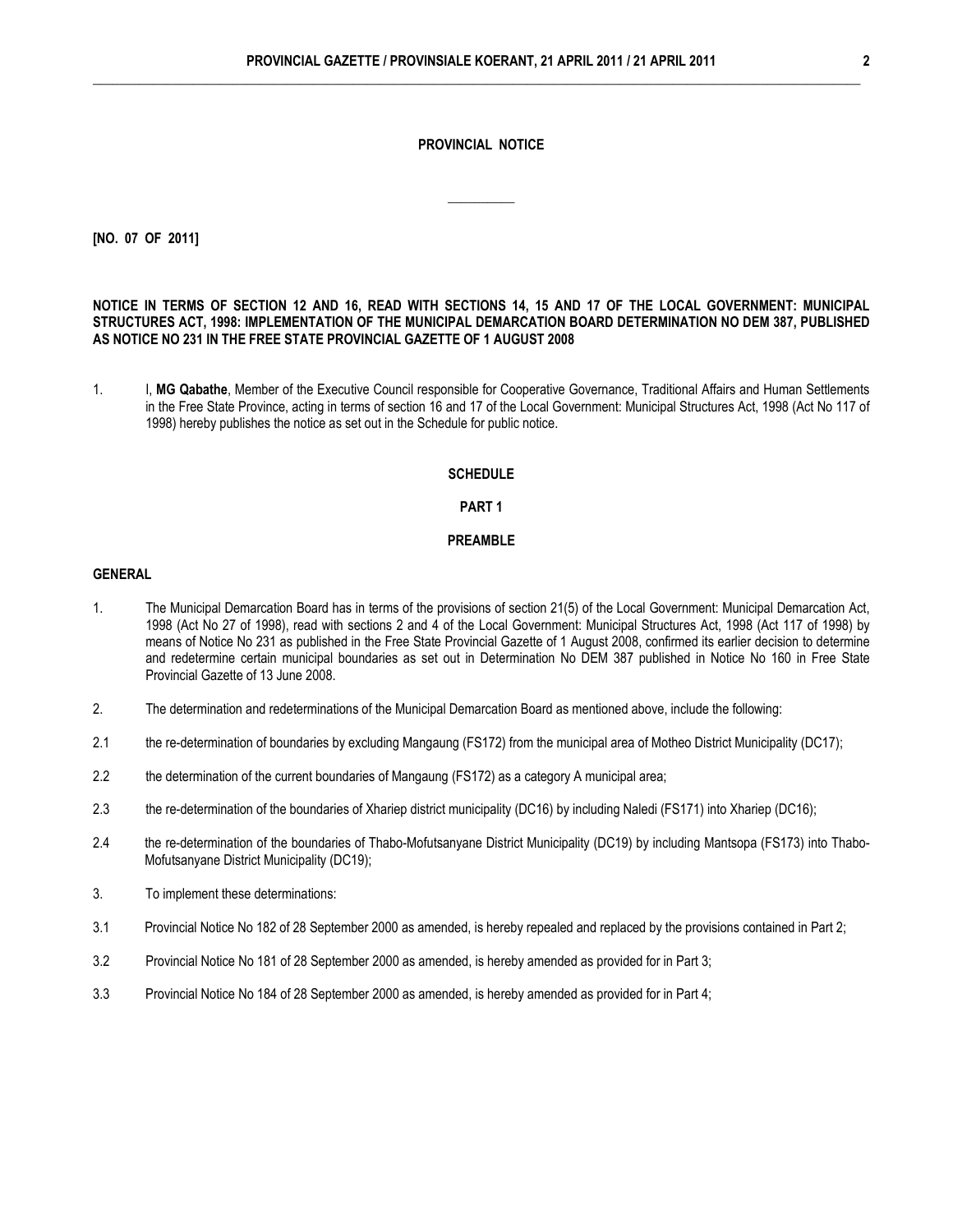## **DEFINITIONS**

4. In this Schedule, unless inconsistent with the context, a word or expression to which a meaning has been assigned in the Act has the same meaning and:

**"affected district municipalities"** means the district municipalities of Xhariep (DC16) and Thabo Mofutsanyane (DC19);

**"demarcation notice"** means Provincial Notice No. 231 as published in the Provincial Gazette, Free State Province of 1 August 2008;

**"disestablished municipality"** means the Motheo District Municipality disestablished in terms of paragraph 7;

**"effective date"** means -

- (1) the day on which the results of the next general municipal elections are declared in terms of the applicable electoral legislation; or
- (2) if the results cannot be declared, and a re-election must be held, the day on which the results of the re-election are declared;

**"proportionally elected councillors"** means councillors elected to proportionally represent the parties that contested the election in the municipality concerned;

**"the Act"** means the Local Government: Municipal Structures Act, 1998 (Act 117 of 1998);

**"the Types Act"** means the Determination of Types of Municipalities Act, 2009 (Act No.2 of 2009)

**"ward councillor"** means a councillor elected to represent a ward.

## **PART 2**

## **ESTABLISHMENT OF MANGAUNG METROPOLITAN MUNICIPALITY**

#### **DISESTABLISHMENT OF EXISTING MUNICIPALITY**

- 5. (1) The Motheo District Municipality (DC17) is disestablished with effect from the effective date.
	- (2) Until it is disestablished on the effective date, the council of the disestablished municipality referred to in paragraph (1) remains competent to function for its area.

## **VACATION OF OFFICE**

#### **6. The councillors of the disestablished municipality vacate office on the effective date.**

#### *ESTABLISHMENT OF MUNICIPALITY*

- 7. (1) A metropolitan municipality is hereby established for the metropolitan area as set out in the demarcation notice.
	- (2) The establishment of the metropolitan municipality takes effect in terms of section 12(2)(b) of the Act at the commencement of the first election of the council of this metropolitan municipality.

## **LEGAL SUCCESSION**

8. (1) (a) The metropolitan municipality, the Xhariep district municipality (DC16) and the Thabo Mofutsanyane district municipality (DC19) the Naledi local municipality (FS171) and the Mantsopa local municipality (FS173) become the successors-in-law of the disestablished municipality and depends on the specific assets, liabilities, rights and obligations allocated to the municipalities in terms of a determination by the MEC for local government of a notice published in the Provincial Gazette after consultation with the Transitional Facilitation committee established in terms of section 15.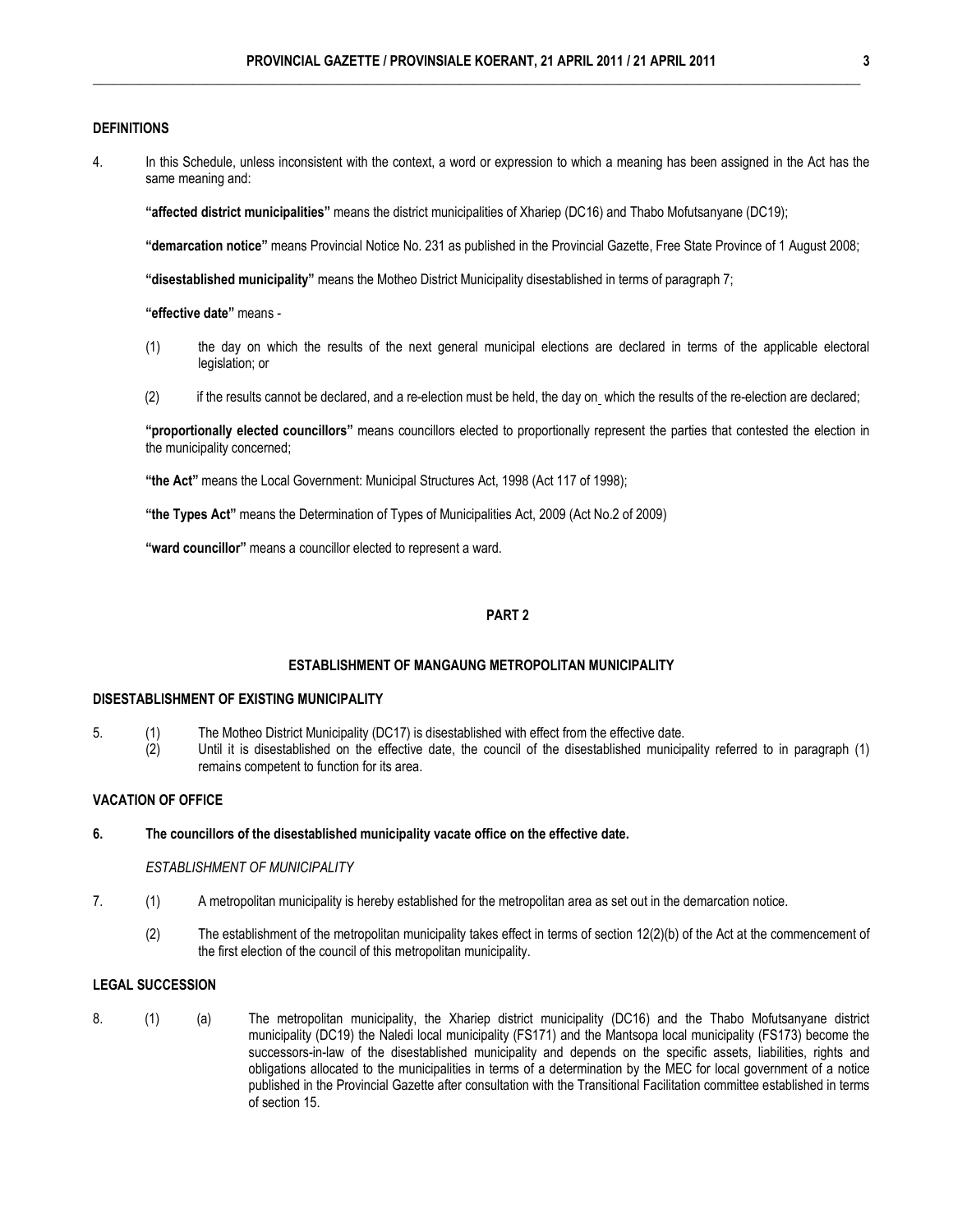- (b) The metropolitan municipality becomes the successor–in–law of the Mangaung local municipality (FS172).
- (2) The municipal manager of the disestablished municipality must, not later than two days after the publication of this notice, compile and submit to the Head: Cooperative Governance and Traditional Affairs-
	- (a) a list containing the names and particulars of all persons who, on the date of the list being submitted, are in the employ of the disestablished municipality; and
	- (b) an inventory of all the assets and liabilities of the disestablished municipality as at that date: Provided that-
	- (i) the name and other particulars of any person whose employment terminates before or on the effective date in terms of a contractual operation, must be omitted from such list; and
	- (ii) such list and inventory must, in respect of each entry there-on, indicate the specific function or power in respect of which an employee, asset and liability, as the case may be, is deployed and utilised.

## **TRANSFER OF ASSETS, RIGHTS, LIABILITIES AND OBLIGATIONS**

- 9. (1) The assets, rights, liabilities and obligations (excluding investments, cash and cash balances) in so far as they were, immediately before the effective date, predominantly deployed in respect of, or related to, the performance by the disestablished municipality and the Mangaung local municipality (FS172) of a function or functions in a specific area, will be transferred in terms of a determination by the MEC for local government as published by notice in the Provincial Gazette to the metropolitan municipality, the Xhariep district municipality (DC16), the Thabo Mofutsanyane district municipality (DC19), the Naledi local municipality (FS171) and the Mantsopa local municipality (FS173) after consultation with the TFC established in terms of paragraph 15 which, on the effective date, have responsibility for the performance of the said function or functions in the said area.
	- (2) For the purpose of sub-paragraph (1), "function" includes a power.
	- (3) Administrative and other records (including minutes) relating to the assets, rights, liabilities and obligations referred to in subparagraph (1) vest, as from the effective date, in the metropolitan municipality, the Xhariep district municipality (DC16)), the Thabo Mofutsanyane district municipality (DC19), the Naledi local municipality (FS171) and the Mantsopa local municipality (FS173) as determined by the MEC for local government as published by notice in the Provincial Gazette, to which the respective assets, rights, liabilities and obligations are transferred in terms of the said sub-paragraph.

#### **INVESTMENTS, CASH AND CASH BALANCES**

10. As from the effective date all investments and all cash and cash balances in a bank account of the disestablished municipality accrue to the metropolitan municipality, the affected district municipalities, the Naledi local municipality (FS171) and the Mantsopa local municipality (FS173) in terms of a determination by the MEC published by notice in the Provincial Gazette:

Provided that the full value of –

- (a) the remuneration of every employee of a disestablished municipality whom is transferred to the metropolitan municipality, the affected district municipalities, the Naledi local municipality (FS171) and the Mantsopa local municipality (FS173) for the remainder of the current financial year must accrue to the municipality to which an employees is transferred;
- (b) the annual leave to the credit of every employee so transferred on the date of the transfer must accrue to the municipality to which an employee is transferred; and
- (c) money appropriated by a disestablished municipality for insuring an asset must accrue to the municipality to which the relevant asset is transferred.

## **TRANSFER OF STAFF**

11. A person who on the effective date, is an employee of the disestablished municipality or the Mangaung local municipality (FS172) becomes an employee of the metropolitan municipality, either of the affected district municipalities, the Naledi local municipality (FS171) or the Mantsopa local municipality (FS173) in terms of a determination by the MEC published by notice in the Provincial Gazette after consultation with the TFC and in accordance with the following rules: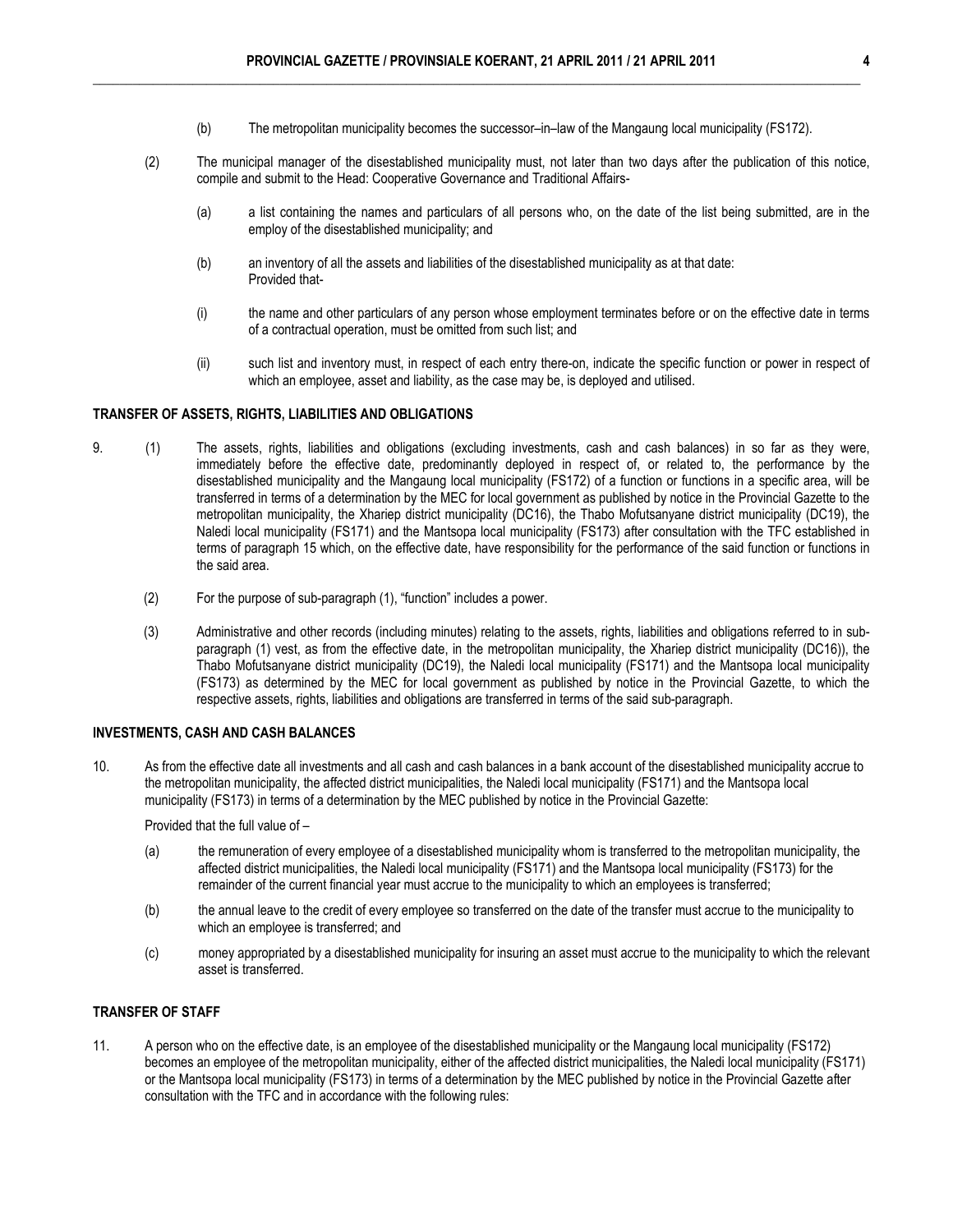- (1) Employees of the disestablished municipality and the Mangaung local municipality (FS172) who are for most of their normal working day occupied with work directly related or incidental to the performance of a specific municipal function are transferred to, and become employees of the metropolitan municipality, either of the affected district municipalities, the Naledi local municipality (FS171) or the Mantsopa local municipality (FS173) which as from the effective date is responsible for the performance of that specific function;
- (2) For the purposes of sub-paragraph (1) "function" includes a power**;**
- (3) Employees are employed by the metropolitan municipality, the affected district municipalities, the Naledi local municipality (FS171) or the Mantsopa local municipality, as the case may be, on conditions of service that are not less favourable than those applicable to them as employees of the disestablished municipality which previously employed them;
- (4) Service by a person so transferred is deemed to be service as an employee of the metropolitan municipality, the affected district municipality, the Naledi local municipality (FS171) or the Mantsopa local municipality (FS173) to which the person is transferred and any leave, pension and other benefits that may have accrued to that person by virtue of service with the disestablished municipalities must be deemed to have accrued in favour of such a person by virtue of service with the metropolitan municipality, the affected district municipality, the Naledi local municipality (FS171) or the Mantsopa local municipality (FS173) to which she or he is transferred;
- (5) Where an employee transferred in terms of sub-paragraph (1) was a member of a medical aid scheme, pension or provident fund immediately before the effective date –
	- (a) that employee continues as such a member unless continued membership is contrary to the rules of the scheme or fund in question or unless the metropolitan municipality, the affected district municipality, the Naledi local municipality (FS171) or the Mantsopa local municipality (FS173) to which the employee is transferred and the employee, after consultation with the fund or scheme, agree otherwise; and
	- (b) the metropolitan municipality, the affected district municipality, the Naledi local municipality (FS171) or the Mantsopa local municipality (FS173) must deduct the necessary employee's contributions to the scheme or fund from the remuneration of the employee and pay it over to the scheme or fund in question together with the employer's contribution.

## **TRANSITIONAL PROVISIONS RELATING TO EXISTING BY-LAWS AND RESOLUTIONS**

- 12. (1) By-laws and resolutions (including standing delegations) of the disestablished municipality and the Mangaung local municipality (FS172) that are in force on the effective date continue in force in the area in which they were applicable subject to any amendment or repeal by the municipality for that area.
	- (2) Unless inconsistent with the context or clearly inappropriate, a reference in any such by-law or resolution (including standing delegations) to the disestablished municipality or the Mangaung local municipality (FS172) must be construed as a reference to the municipality which has to apply the by-law or resolution (including standing delegations): Provided that-
		- (a) the Metropolitan municipality must comply with the By-laws relating to the Rules and Orders of the Mangaung local municipality (FS172) promulgated under Local Government Notice No 41 of 29 June 2001; and
		- (b) whenever a By-law or resolution (including standing delegations) of the disestablished municipality regarding the same subject matter which must be applied by the metropolitan municipality is inconsistent with each other, the bylaw or resolution (including standing delegation) as the case may be of the Mangaung local municipality (FS172) must prevail.

## **TRANSITIONAL FACILITATION COMMITTEE**

- 13. (1) A Transitional Facilitation Committee (TFC) is hereby established.
	- (2) The TFC automatically ceases to exist and dissolves on the day immediately preceding the local government elections.
	- (3) The TFC must advise the MEC with regard to the exercise of her powers, performance of her functions and discharge of her duties in terms of this notice.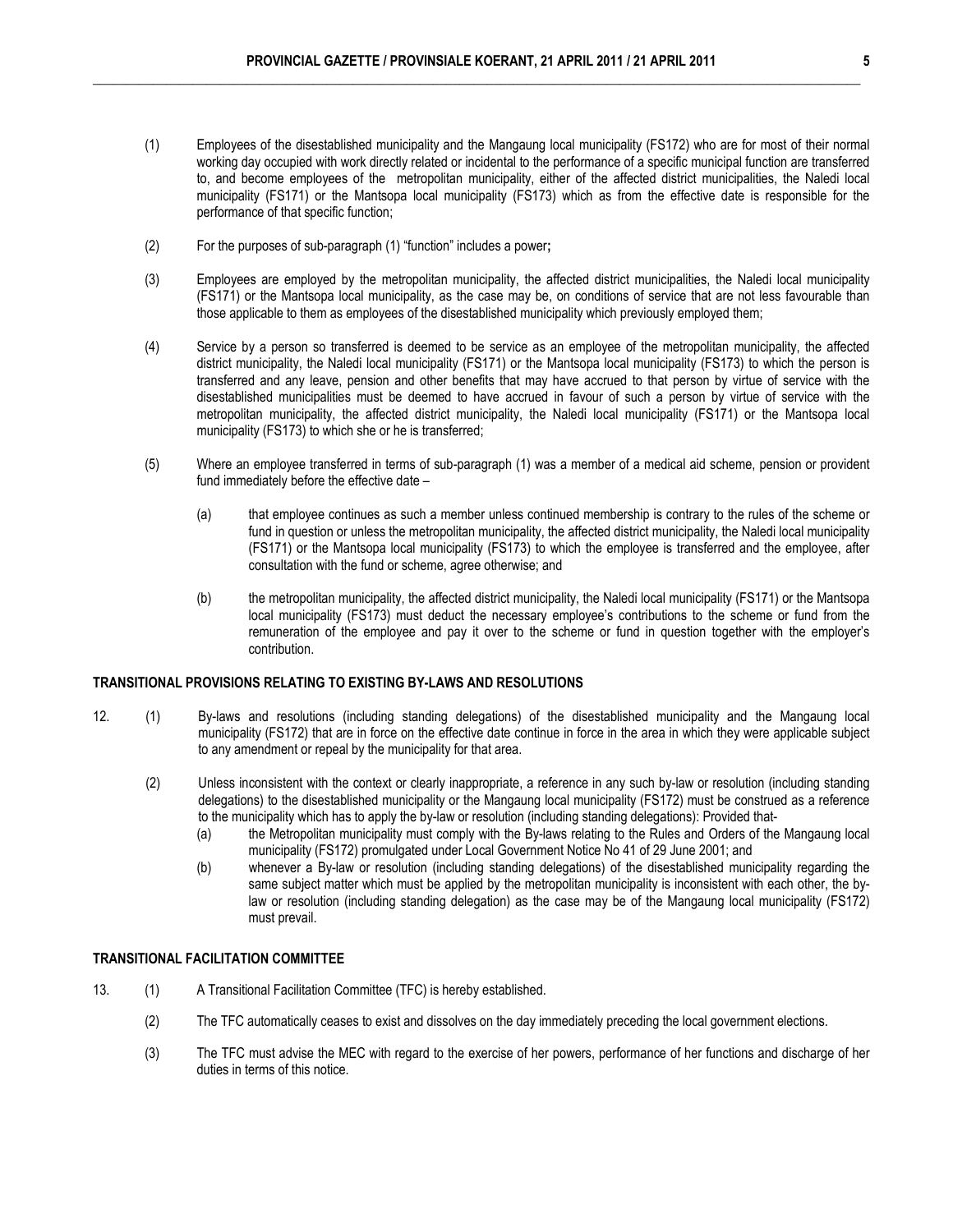- (4) The TFC consists of-
	- (a) the Chairperson of SALGA Free State, who must be the chairperson; and
	- (b) the mayors of each of the disestablished municipality, the Mangaung local municipality (FS172) the affected district municipalities and Mantsopa local municipality (FS173)and the speaker of Naledi local municipality.
- (5) The TFC must be assisted by a Technical Task Team consisting of-
	- (a) the Head: Cooperative Governance and Traditional Affairs who must be the chairperson;<br>(b) the Provincial Director of SALGA Free State;
	- the Provincial Director of SALGA Free State;
	- (c) the municipal managers of the disestablished municipalities, the affected district municipalities and of Naledi local municipality (FS171)and Mantsopa local municipality; and
	- (d) such officials of the Department of Cooperative Governance and Traditional Affairs as the head of that department may designate.
- (6) The Department of Cooperative Governance and Traditional Affairs must provide an administrative service to the TFC.

## **FUNCTIONS OF THE TFC**

- 14. The functions of the TFC are, subject to and for the purposes of section 14 of the Act, be to recommend to the MEC for Cooperative Governance and Traditional Affairs:
	- (1) Which of the assets, rights, liabilities and obligations that have been transferred from the disestablished municipality should be transferred to the metropolitan municipality and the affected municipalities;
	- (2) Subject to sub-paragraph (1), the implication of a process of reorganizing the employees transferred to the metropolitan municipality and the affected municipalities;
	- (3) The legal, practical and other consequences of the disestablishment of the district municipality and the establishment of the metropolitan municipality and also including vacation of office by councillors and implications thereof, and
	- (4) The name of the metropolitan municipality.

## **PROCEDURES OF THE TFC**

- 15. The TFC may determine its own procedures, subject to the following:
	- (1) A question before the TFC is decided with supporting vote of the majority of the members present at the meeting;
	- (2) At least one half of the members must be present at a meeting before a vote may be taken on any matter.

## **DISPUTE RESOLUTION**

- 16. (1). Whenever the TFC cannot resolve a question before it for any reason, the matter must be submitted to the MEC who may, in her discretion-
	- (a) resolve the matter; or
	- (b) submit it to arbitration by an arbitrator appointed by her,
	- (2) A decision by an arbitrator must be deemed a decision of the TFC.

## **EXPENSES OF THE TFC**

17. Any expense incurred by the TFC in the discharge of its functions or in respect of the costs of mediation in terms of paragraph 16 must be borne, in equal in proportion by the municipalities and the department who are members of the TFC.

## **DUTIES OF MUNICIPAL MANAGERS**

18. The municipal manager of the disestablished municipality must not later than two days after the MEC has published a determination in terms of this notice compile and submit to the municipal manager of the metropolitan municipality, and affected district municipality, Naledi local municipality (FS171) or Mantsopa local municipality (FS173) as the case may be,-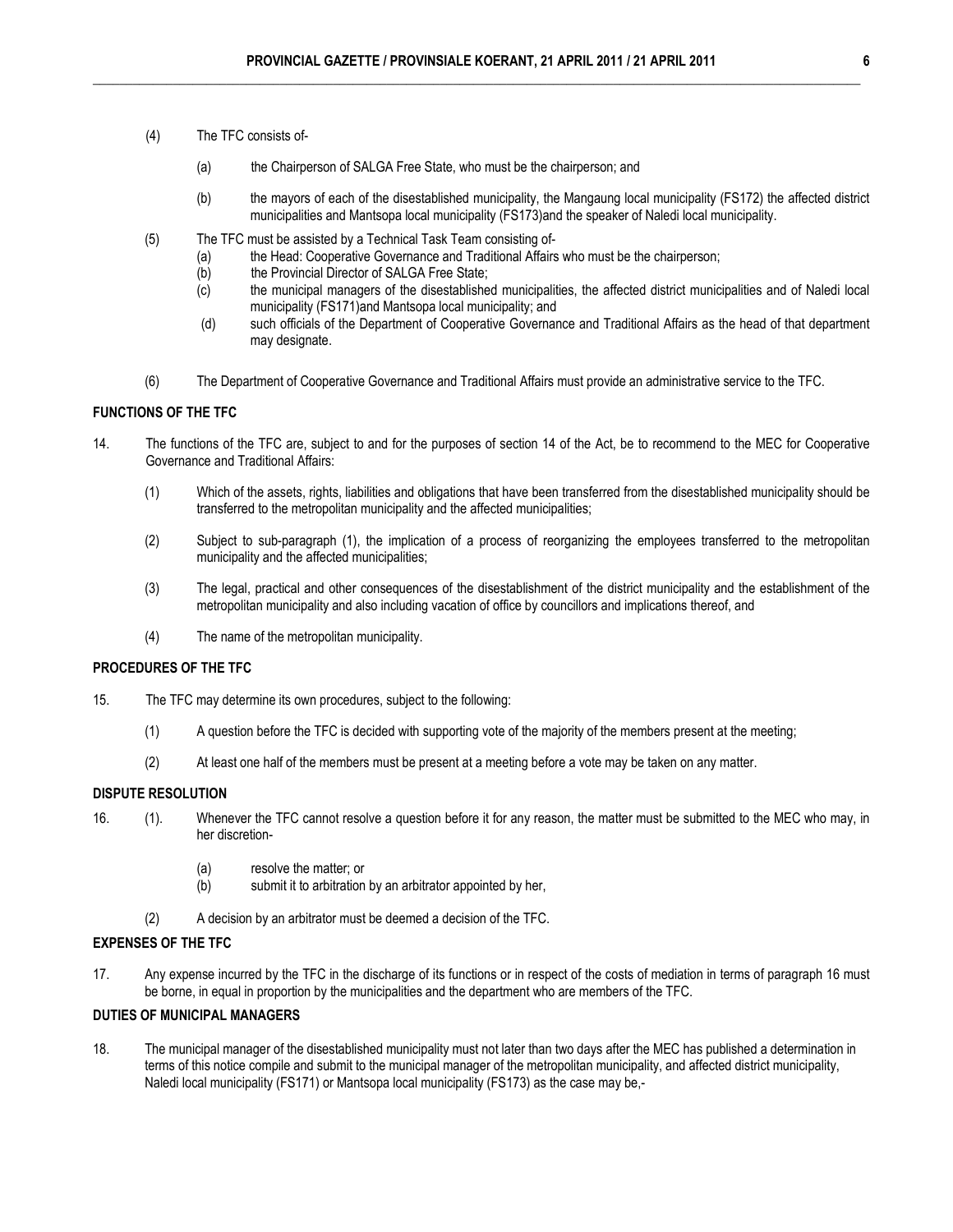- (1) a list containing the names and particulars of all the employees of the disestablished municipality who must be transferred to that municipality in terms of the MEC's determination; and
- (2) an inventory of all the assets and liabilities of the disestablished municipality which must be transferred to that municipality in terms of the MEC's determination.

## **MUNICIPAL MANAGER**

19 Until his or her employment contract expires the person who, on the effective date occupied the post of municipal manager of the Mangaung local municipality (FS172) is designated with effect from that date, the municipal manager for the metropolitan municipality.

## **ESTABLISHMENT OF METROPOLITAN MUNICIPALITY**

20. For the metropolitan municipal area as a whole as set out in the demarcation notice, a metropolitan municipality is hereby established.

## **CATEGORY**

21. The metropolitan municipality is a Category A municipality as determined by the Demarcation Board in terms of section 4 of the Act.

## **TYPE**

22. The metropolitan municipality is a municipality with a mayoral executive system combined with a ward participatory system as contemplated in section 2(g) of the Types Act.

#### **BOUNDARIES**

23. The boundaries of the metropolitan municipality are as indicated by Map DEM 387\_A of the demarcation notice.

## **NAME**

24. The MEC must determine the name of the metropolitan municipality by notice in the Provincial Gazette.

## **COUNCILLORS**

25. The council of the metropolitan municipality consists of 48 proportionally elected councillors and 49 ward councillors as determined in Provincial Notice No 175 of 31 July 2009.

## *FULL-TIME COUNCILLORS*

26. The council of the metropolitan municipality may designate the executive mayor, speaker, members of the mayoral committee and council whip as full-time.

## **WARDS**

27. The metropolitan municipality has 49 wards with boundaries as indicated in the Notice published in the Free State Provincial Gazette No 99 of 31 August 2010.

## **PART 3**

## **AMENDMENT OF ESTABLISHMENT NOTICE NO 181 OF 2000 OF THE DC 16 DISTRICT MUNICIPALITY AND THE FS 161, FS 162 AND FS 163 LOCAL MUNICIPALITIES**

28. Part 2 of Provincial Notice 181 of 2000 is hereby substituted for the following Part 2 and Part 6 is hereby inserted in Provincial Notice 181 of 2000, with effect from the effective date:-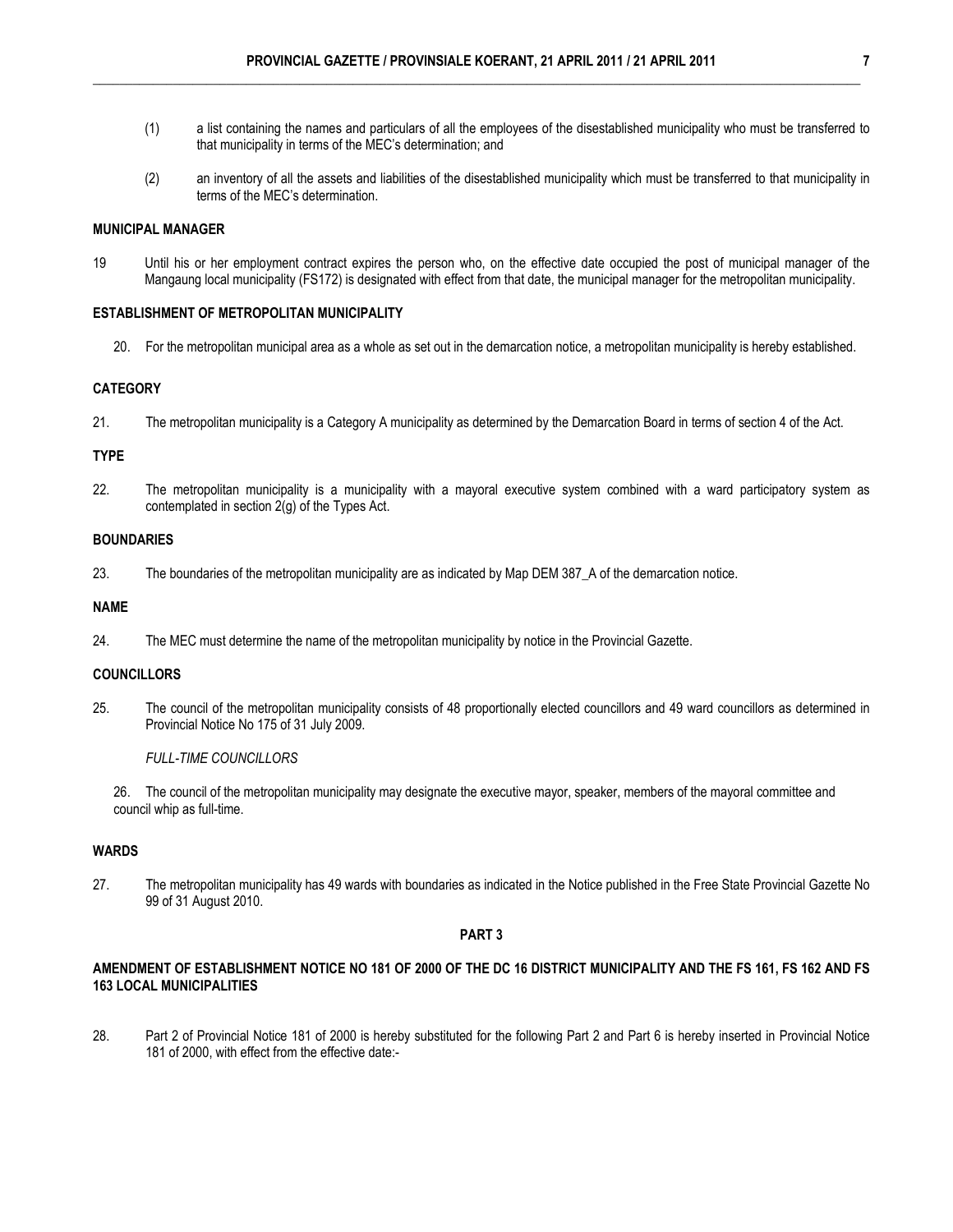## **"PART 2**

#### **ESTABLISHMENT OF DISTRICT MUNICIPALITY**

16. For the district municipal area as a whole, a district municipality is hereby established.

### **CATEGORY**

17. The district municipality is a Category C municipality as determined by the Demarcation Board in terms of section 4 of the Act.

#### **TYPE**

18. The district municipality is a municipality with a mayoral executive system contemplated in section 4(b) of the Types Act.

### **BOUNDARIES**

19. The boundaries of the district municipality are as indicated by Map DEM 387\_B of the demarcation notice

## **NAME**

20. The name of the district municipality is Xhariep.

### **COUNCILLORS**

- 21. The council of the district municipality consists of 16 councillors as determined in Provincial Notices No 175 and 176 of 2009 dated 31 July 2009 of whom;
	- (a) 7 must be proportionally elected councillors,
	- (b) 2 must be appointed by the local municipality of Letsemeng,
	- (c) 3 must be appointed by the local municipality of Kopanong,
	- (d) 2 must be appointed by the local municipality of Mohokare, and
	- (e) 2 must be appointed by the local municipality of Naledi

#### **FULL-TIME COUNCILLORS**

22. The council of the district municipality may designate the executive mayor, speaker and mayoral committee as full-time."

## **"PART 6**

## **ESTABLISHMENT OF LOCAL MUNICIPALITY**

47. For that part of the district municipal area determined in the demarcation notice published under Provincial Notice Number 231 of 1 August 2008 a local municipality is hereby established.

## **CATEGORY**

48. The local municipality is a Category B municipality as determined by the Demarcation Board in terms of section 4 of the Act.

**TYPE** 

49. The local municipality is a municipality with a plenary executive system combined with a ward participatory system as contemplated in section 3(f) of the Types Act.

#### **BOUNDARIES**

50. The boundaries of the local municipality are as indicated by Map DEM387\_B of the demarcation notice.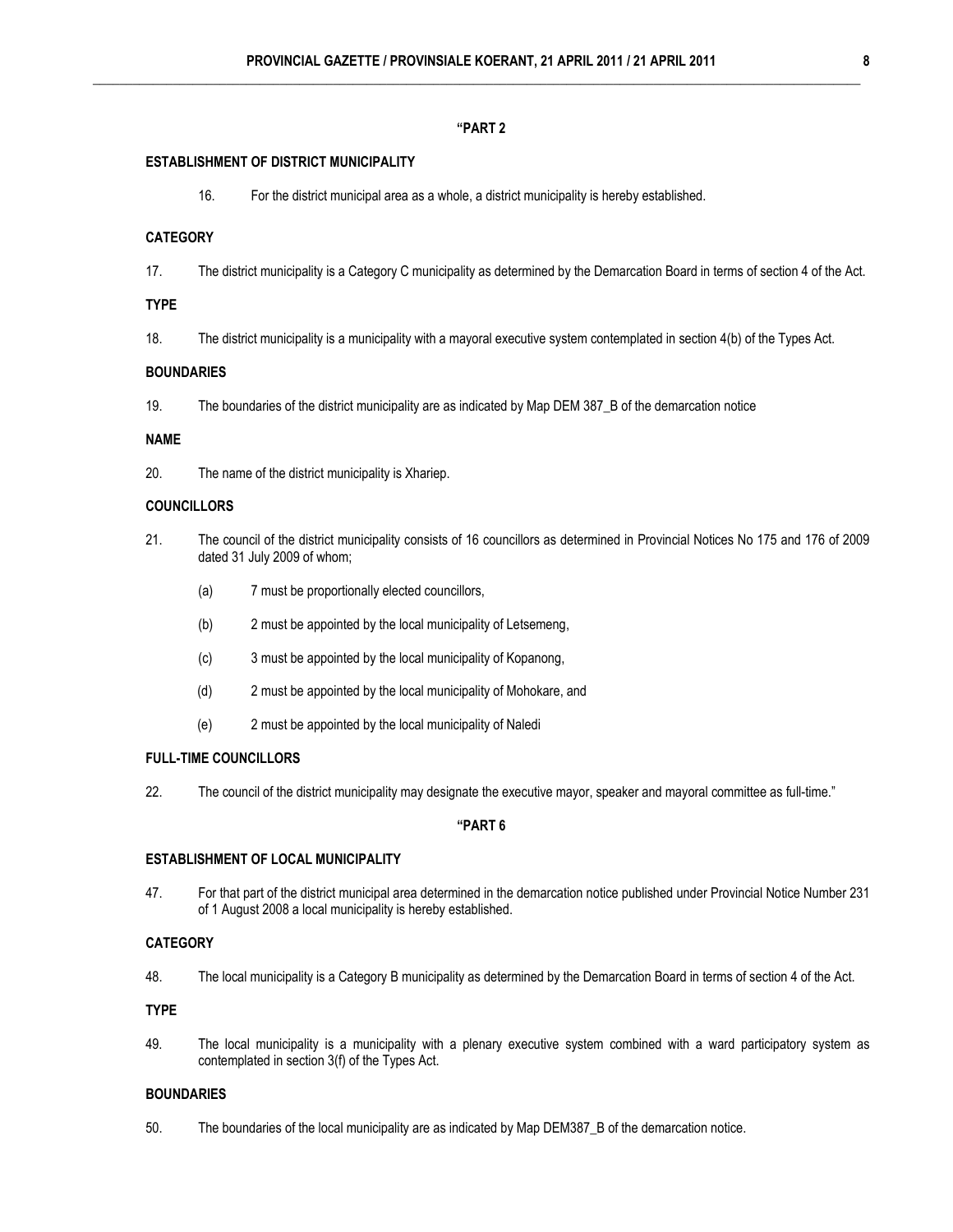## **NAME**

51. The name of the local municipality is Naledi.

## **COUNCILLORS**

52. The council of the local municipality consists of 4 proportionally elected councillors and 4 ward councillors as determined in Provincial Notice No 175 dated 31 July 2009.

*FULL-TIME COUNCILLORS* 

53. The council of the municipality may designate the speaker as full-time.

#### **WARDS**

54. The local municipality has 4 wards with boundaries as indicated in the Notice published in the Free State Provincial Gazette No 74 of 31 August 2010 on the Map showing the boundaries of municipality FS 164."

#### **PART 4**

## **AMENDMENT OF ESTABLISHMENT NOTICE NO 184 OF 2000 OF THE DC 19 DISTRICT MUNICIPALITY AND THE FS 191, FS 192, FS 193, FS195 AND FS196 LOCAL MUNICIPALITIES**

29. Part 2 of Provincial Notice 184 of 2000 is hereby substituted for the following Part 2 and Part 8 is hereby inserted in Provincial Notice 184 of 2000, with effect from the effective date,:-

## **"PART 2**

#### **ESTABLISHMENT OF DISTRICT MUNICIPALITY**

16. For the district municipal area as a whole, a district municipality is hereby established.

#### **CATEGORY**

17. The district municipality is a Category C municipality as determined by the Demarcation Board in terms of section 4 of the Act.

## **TYPE**

18. The district municipality is a municipality with a mayoral executive system contemplated in section 4(b) of the Determination of Types of Municipality Act, 2000 (Act No. 1 of 2000).

## **BOUNDARIES**

19. The boundaries of the district municipality are as indicated by Map DEM387\_C of the demarcation notice.

## **NAME**

20. The name of the district municipality is Thabo Mofutsanyane.

## **COUNCILLORS**

21. The council of the district municipality consists of 43 councillors as determined in Provincial Notice No 175 and 176 of 31 July 2009 of whom;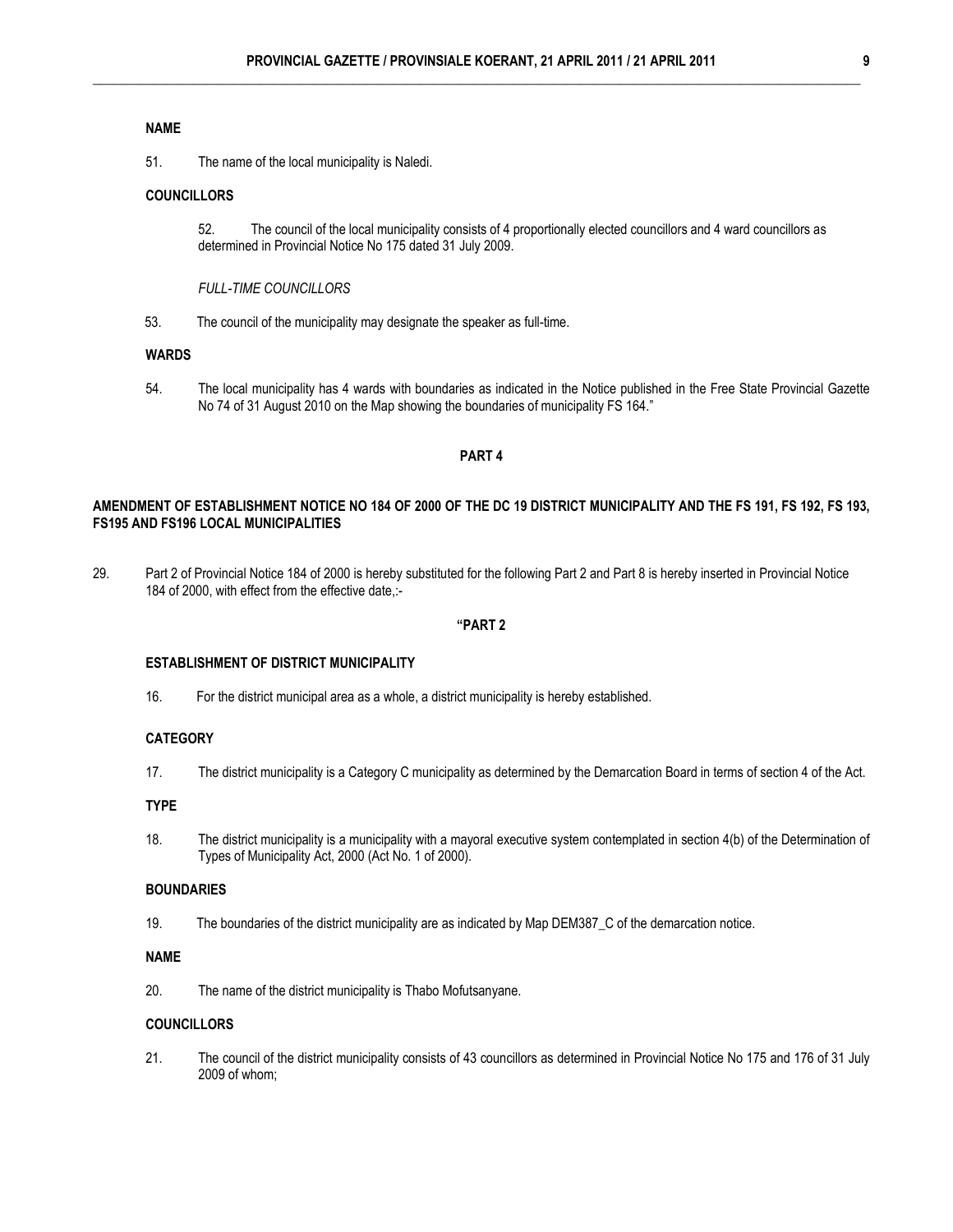- (a) 17 must be proportionally elected councillors,
- (b) 4 must be appointed by the local municipality of Setsoto,
- (c) 4 must be appointed by the local municipality of Dihlabeng,
- (d) 2 must be appointed by the local municipality of Nketoana,
- (e) 12 must be appointed by the local municipality of Maluti-A-Phofung,
- (f) 2 must be appointed by the local municipality of Phumelela, and
- (g) 2 must be appointed by the local municipality of Mantsopa.

#### **FULL-TIME COUNCILLORS**

22. The council of the district municipality may designate the executive mayor, speaker and mayoral committee as fulltime."

## **"PART 8**

#### **ESTABLISHMENT OF LOCAL MUNICIPALITY**

63. For that part of the district municipal area determined in the demarcation notice published under Provincial Notice Number 231 of 1 August 2008 a local municipality is hereby established.

## **CATEGORY**

64. The local municipality is a Category B municipality as determined by the Demarcation Board in terms of section 4 of the Act.

#### **TYPE**

65. The local municipality is a municipality with a collective executive system combined with a ward participatory system as contemplated in section 3(b) of the Types Act.

#### **BOUNDARIES**

66. The boundaries of the local municipality are as indicated by Map DEM387\_C of the demarcation notice.

#### **NAME**

67. The name of the local municipality is Mantsopa.

#### **COUNCILLORS**

68. The council of the local municipality consists of 8 proportionally elected councillors and 9 ward councillors as determined in Provincial Notice No 175 dated 31 July 2009.

#### **FULL-TIME COUNCILLORS**

69. The council of the municipality may designate the mayor and speaker as full-time.

## **WARDS**

70. The local municipality has 9 wards with boundaries as indicated in the Notice published in the Free State Provincial Gazette No 54 of 31 July 2009 on the Map showing the boundaries of municipality FS 196 in the Notice published in Provincial Gazette No. 99 of 31 August 2010."